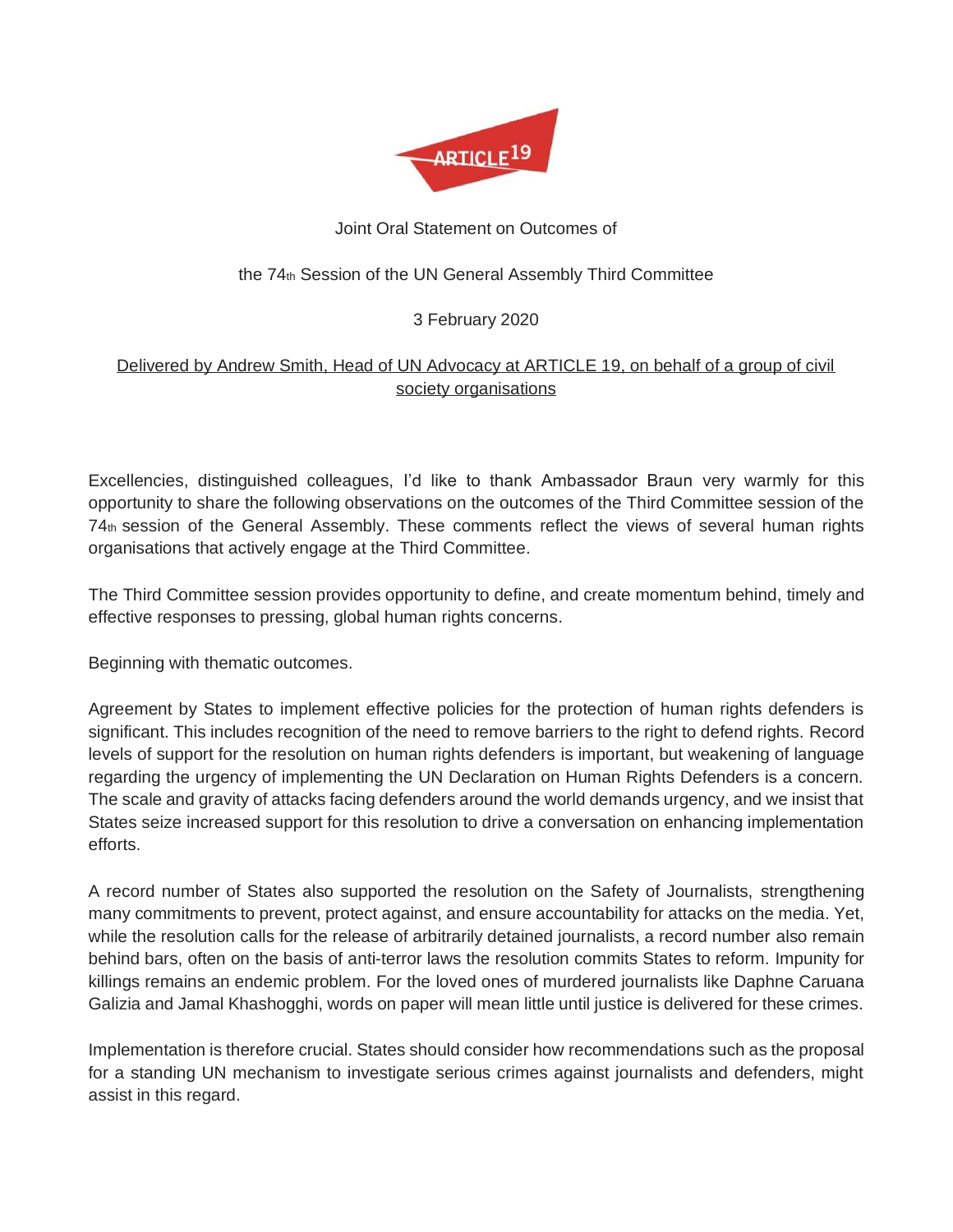In a world where violence and threats against persons on the basis of their religion or belief is rising, renewed consensus on resolutions on Freedom of Religion or Belief and on Combating Intolerance based on Religion, is crucial. We appreciate the convening the seventh Istanbul Process meeting in November as a practical mechanism to further dialogue and implementation, and encourage States to maintain momentum with these efforts.

New language in the resolution on Torture and other cruel, inhuman or degrading treatment or punishment brings a welcome new focus on three key elements: the elaboration of a set of universal standards for non-coercive interviewing methods and procedural safeguards; the need for states to adopt a gender-responsive approach in the fight against torture, as well as the recognition that the prevalence of corruption can have a negative impact on the fight against torture.

The resolution on the implementation of the Convention on the Rights of Persons with Disabilities, which focuses on Accessibility, provides useful references to the UN Disability Inclusion Strategy, the Steering Committee on Accessibility, and relevant International Days. We regret, however, that references to the highly relevant Security Council Resolution 2475 – on Protection of Persons with Disabilities in Conflict - were lost, but we welcome mention of humanitarian situations.

We regret that the Third Committee resolution on human rights and terrorism, while maintaining consensus, failed to restore important human rights language from previous UNGA resolutions on the promotion and protection of human rights while countering terrorism. States must redress this through proactive engagement to bolster the Fourth Pillar of the UN Global Counter-Terrorism Strategy when it is reviewed later this year.

The decision to establish a process to elaborate a new international convention on cybercrime, despite significant opposition, is deeply disappointing. As the resolution on human rights defenders importantly noted, cybercrime legislation is being misused in many parts of the world to target defenders, and hinder their work. Building on and improving existing instruments is more desirable and practical than diverting scarce resources into a new international framework likely to be lengthy and unlikely to result in consensus.

The foregrounding of the threat of the climate crisis to the realization of rights was welcome in the text on Human Rights to Safe Drinking Water and Sanitation. It is very positive that consensus was found on a new focus addressing menstrual hygiene management needs, including the widespread silence and stigma surrounding menstruation.

We were glad to see States reject attempts to water down language in the Rights of the Child resolution relating to sexual and reproductive health and comprehensive education, and emerge with a consensus outcome. However, we regret that the resolution on the Girl Child wasn't opened for negotiation. This was a missed opportunity for States to take stock of progress made and to reaffirm their commitments to the rights of girls, particularly within the context of increasing hostility and attempts to erode women's and girls' rights to bodily autonomy.

Resolutions and joint statements on country situations remain critical to the UN's response to human rights crises.